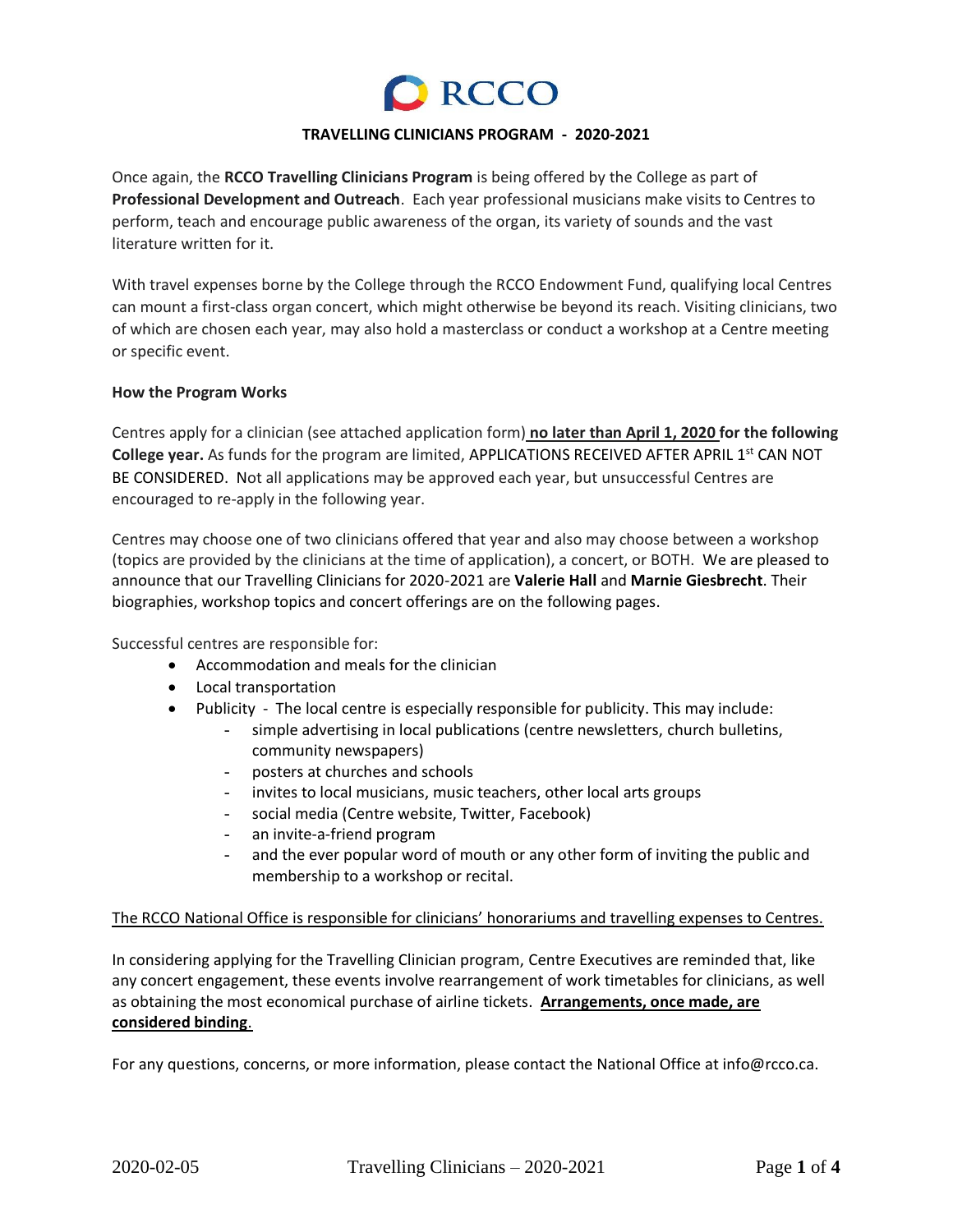#### **Valerie Hall**

A past National President of the RCCO, Valerie has spent much of her professional life performing Canadian music. Born in Winnipeg, Manitoba, Valerie studied organ with Philadelphia native and renowned improver, Lawrence Ritchey, under whose inspired Tutelage she completed a Bachelor Music in Organ Performance from the University of Manitoba. After a lengthy period of professional success as a National Electone (organ) Education Consultant with Yamaha Canada, Valerie returned to music studies at Concordia University, River Forest, Illinois, and began a church music career in earnest. More recently Valerie has devoted much of her time and interest to voice study, culminating in the completion of an Associate Diploma from the Royal Conservatory of Music in Voice Performance in 2018. Valerie now maintains a dynamic teaching studio for both organists and vocalists through the Conservatory of Performing Arts, University of Regina, serves as Organist at St. Mary the Virgin Anglican Church and freelances as both organist and harpsichordist with the Regina Symphony Orchestra.



# **Workshop Topics**

- 1. Stepping Up the Choir Director's Game: using pedagogical methods derived from the Italian Bel Canto school to improve choral tone and tuning.
- 2. 150 Years Since the Birth of Louis Vierne (1870-1937): examining some of Vierne's organ works which are appropriate and manageable as voluntaries for church services.

## **Concert Theme**

Celebrating 150 Years Since the Birth of Louis Vierne (1870-1937)

A fascinating examination of the potential influence of Vierne's compositional style on his "French-Canadian musical descendants". Repertoire will include selections played by Louis Vierne on Canadian soil, an organ composition by one of his Canadian students and several works by subsequent generations of Vierne's "musical descendants".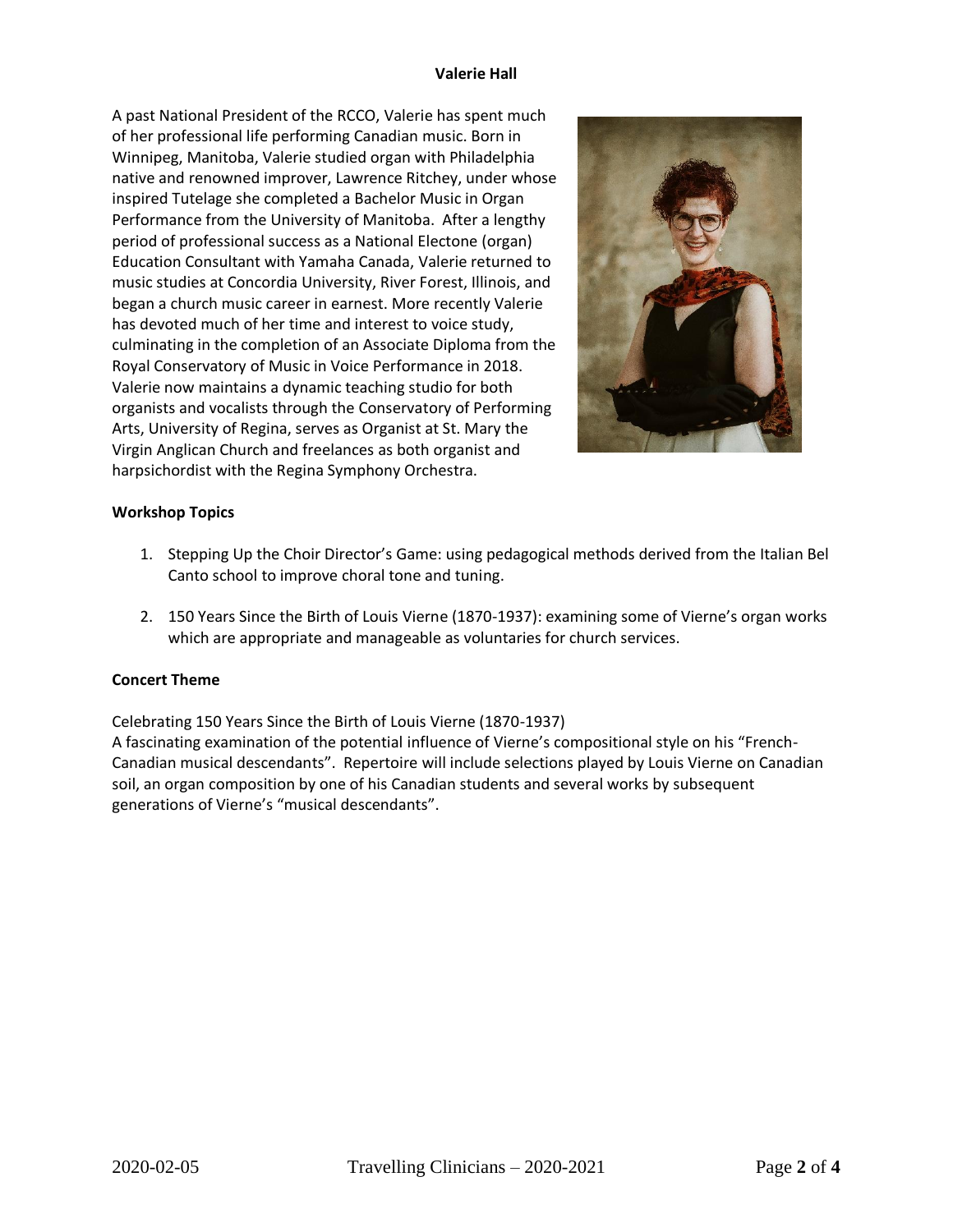#### **Marnie Giesbrecht**

A passionate and versatile keyboard artist, Dr. Giesbrecht is a Fellow of the Royal Society of Canada, Professor Emerita at the University of Alberta (1988 to 2014) and Adjunct Professor of Music at The King's University, Edmonton. Marnie Giesbrecht performs and records as organ soloist, collaborative musician (organ, piano, harpsichord) and with Joachim Segger as Duo Majoya. CD recordings include solo organ, duets for piano and for organ as well as for the combination of organ and piano. Her teaching embraces a broad range of students at all levels of study.



As community builder Giesbrecht served as local and national RCCO presidents and on organ selection/building committees including the Davis Concert Organ at the Winspear Centre in Edmonton. She is music director at First Presbyterian Church together with Joachim Segger, and regularly plays solo and continuo harpsichord for Early Music Alberta concerts and festivals. Marnie Giesbrecht is honoured to have served on national and international organ competition juries including the RCCO (Royal Canadian College of Organists), Claude Lavoie, CIOC (Canadian International Organ Competition) and the Longwood Gardens International Organ Competition.

One of the great joys of touring is meeting and delighting in colleagues and music lovers in an infinite array of ordinary and exotic locales; of sharing music, experiences and stories. I look forward to traveling opportunities through the RCCO Traveling Clinician program.

## **Workshop Topic**

- 1. Creative Programming: bringing the pipe organ to new audiences; bringing new audiences to the pipe organ
- 2. Tips and Techniques for Practice: Using body, mind, heart, humour, eyes and ears to best advantage
- 3. Exploring Mendelssohn's Six Sonatas, Op. 65: a treasure trove of musical expression, references, techniques and inspiration

## **Concert Themes**

1. Lecture Concert - Then and Now: Reflections on the Life and Career of a Keyboard Musician

*or*

2. Music Concert